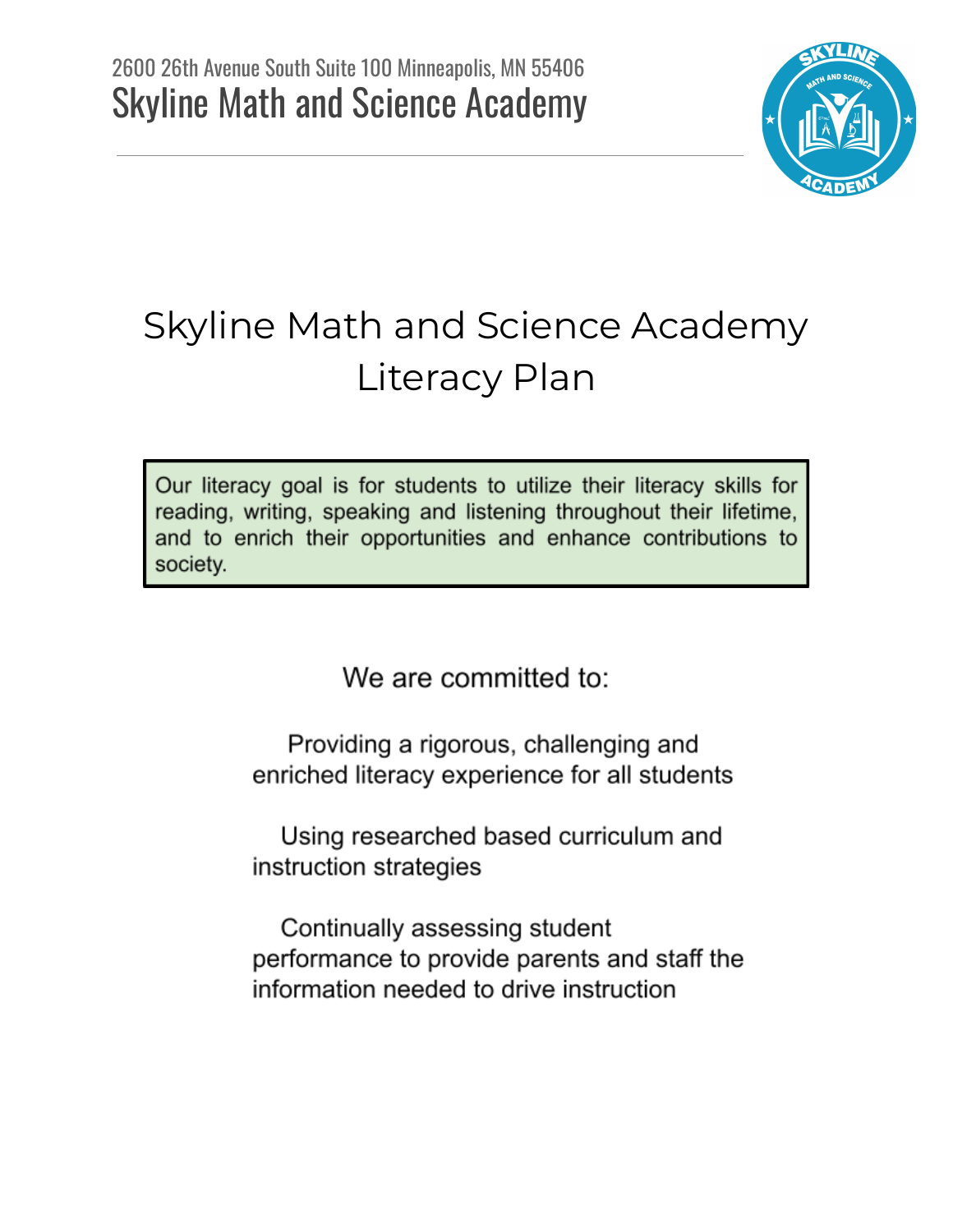

# **What does the well rounded literacy program look like at Skyline Math and Science Academy?**

#### **Whole Group** Reading

Establishes a common theme and content with whole class participation

**Skills** demonstrated to most students

#### **Small group Reading**

Students read at their "just right" level

Skill and strategies geared toward student comfort level

Flexible grouping

#### Writing

Shared/group writing

Independent writing

Grammar and usage

#### **Other Skills**

Speaking and presenting

Media literacy

**Teacher read** aloud of high quality literature including poetry and nonfiction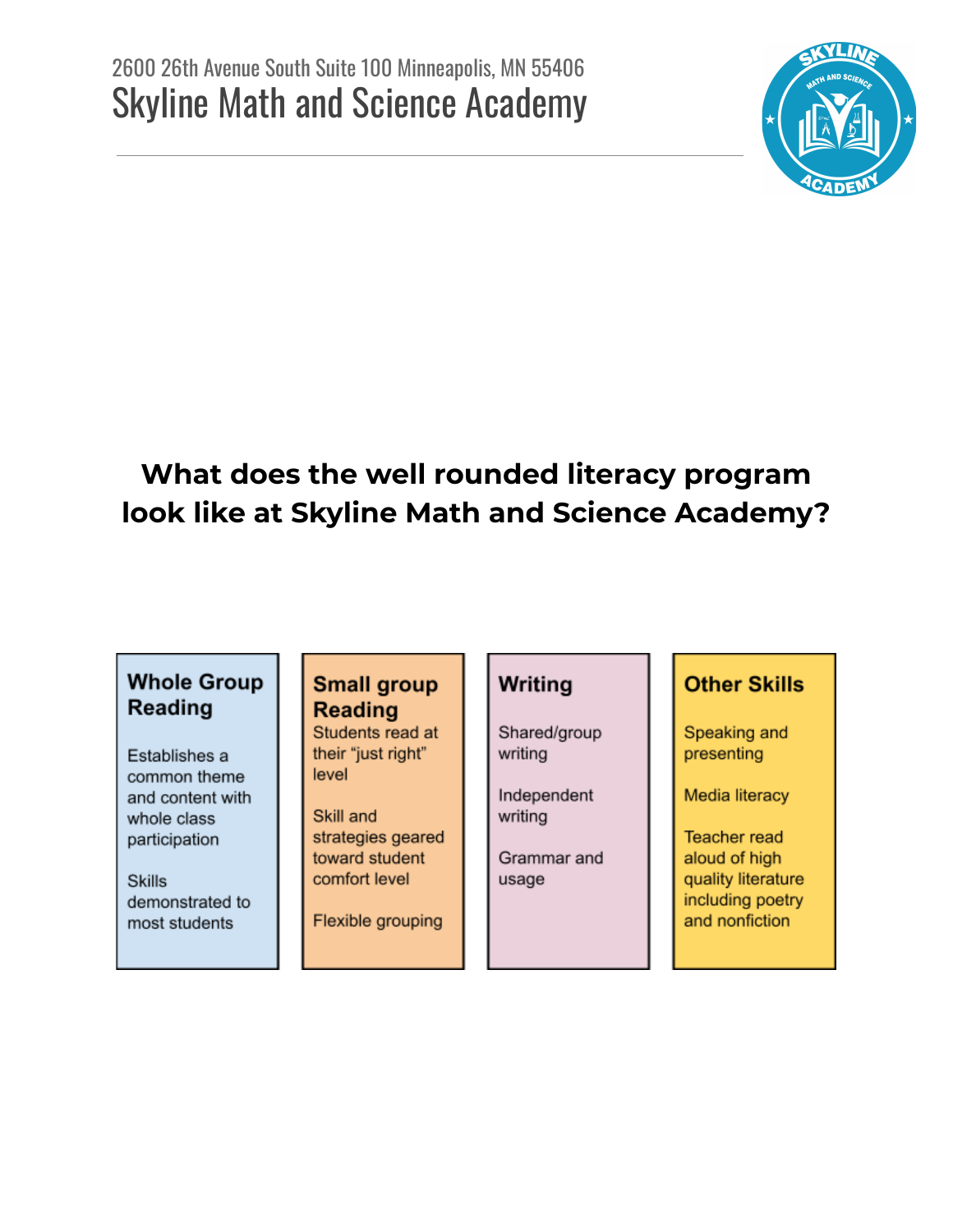

- These activities will be incorporated into unit plans
- Flexible pacing to meet student needs
- Grade level teams decide together how to organize instruction and students

### **How do we communicate progress to families?**

- Report Cards
- Midterm reports
- Frequent communication from teacher to parents by email or phone
- Communication provided for state testing
- By family request or through conferences

### **How can families get more information about their child's reading progress?**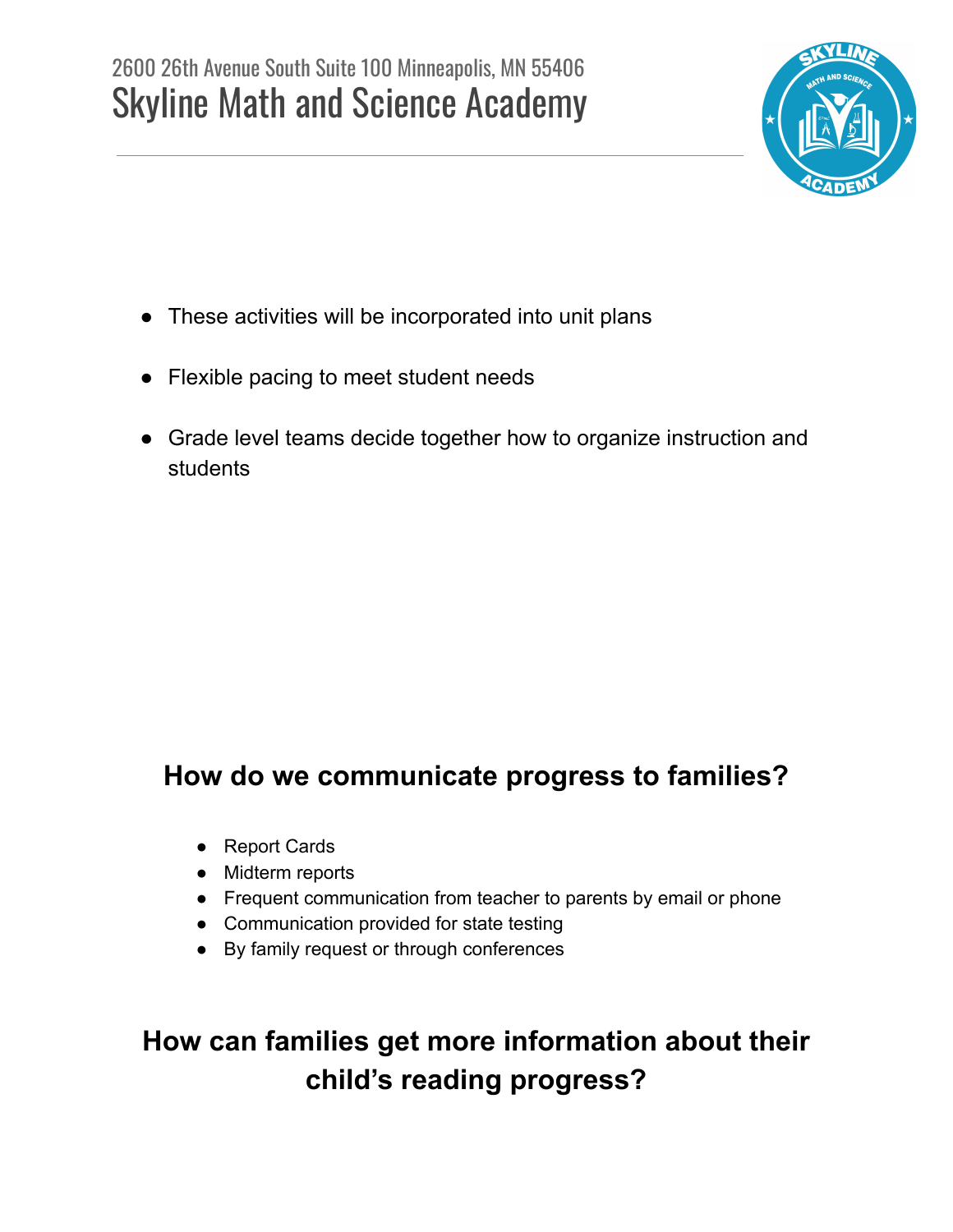## 2600 26th Avenue South Suite 100 Minneapolis, MN 55406 Skyline Math and Science Academy



- The best source of information about your child is through their classroom teacher
- Your child's teacher is able to explain their overall reading development and answer any questions
- Your child's teacher is also able to provide activities and resources that can be used at home to support learning outside of school

# **What types of assessments are administered at Skyline Math and Science Academy?**

#### **Grades K-6**

**NWEA** (Northwest Evaluation Association or MAP: Measures of Academic Progress) This computerized assessment tailors question difficulty based on student performance while taking the test. This gives each student a fair opportunity to show what s/he is capable of. Tests are administered three times per year in the fall and spring. The student and teacher work together to set achievement goals for each testing session. The score is used to make decisions about academic strengths or areas that require added attention. The score is also used as a yardstick to measure student yearly growth from fall to spring.

#### **Grades 3-6**

**MCA** (Minnesota Comprehensive Assessments) are state mandated tests in Reading, Math and Science, used to meet federal and legislative requirements. The tests are administered each spring to measure student performance related to Minnesota state standards that specify what students should know and be able to do.

### **Interventions for students not reading at grade level**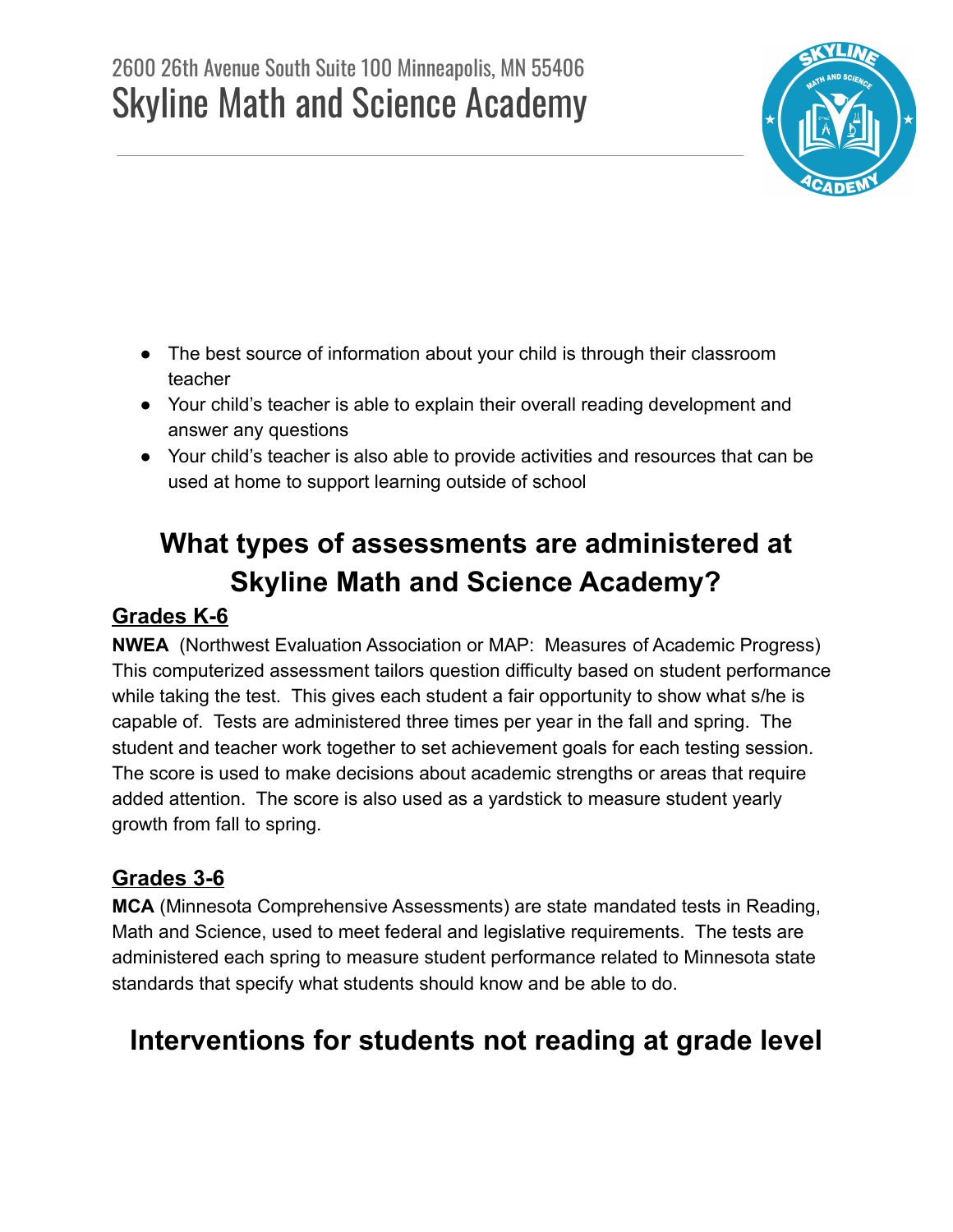

Data from the NWEA fall assessments are analyzed by teachers, and students are matched with appropriate instruction of Tier 1, 2 or 3 interventions according to Response to Intervention (RtI) model.

The following are descriptions of the multi-tiered support system.

#### **Tier 1 Core instruction**

High quality classroom instruction, screening and group interventions. Within Tier 1, all students receive high quality instruction provided by a classroom teacher. All students are screened on a periodic basis to establish an academic baseline and identify struggling readers. Students identified as "at risk" through screenings receive supplemental instruction during the day in the regular classroom (not to exceed eight weeks). Student progress is closely monitored using a validated screening system. At the end of this period, students showing significant progress return to their regular program. Students not showing adequate progress are moved to a tier 2 intervention.

#### **Tier 2 Targeted Interventions**

Students not making adequate progress in tier 1 are provided with a more intensive instruction matched to their needs. These interventions are provided in small group settings in addition to instruction in the general curriculum. A longer period of time may be required for this tier. Students who continue to show too little progress are then considered for more intensive interventions as part of tier 3. Parents will be notified when a student has been referred for reading intervention.

#### **Tier 3 Intensive Interventions and Comprehensive Evaluation**

At this level students receive individualized intensive interventions that target the students' skill deficits. Students who do not achieve a desired level of progress in these targeted interventions are then referred to the Child Study Team and possibly considered for special services.

### **Dyslexia Screener and Interventions**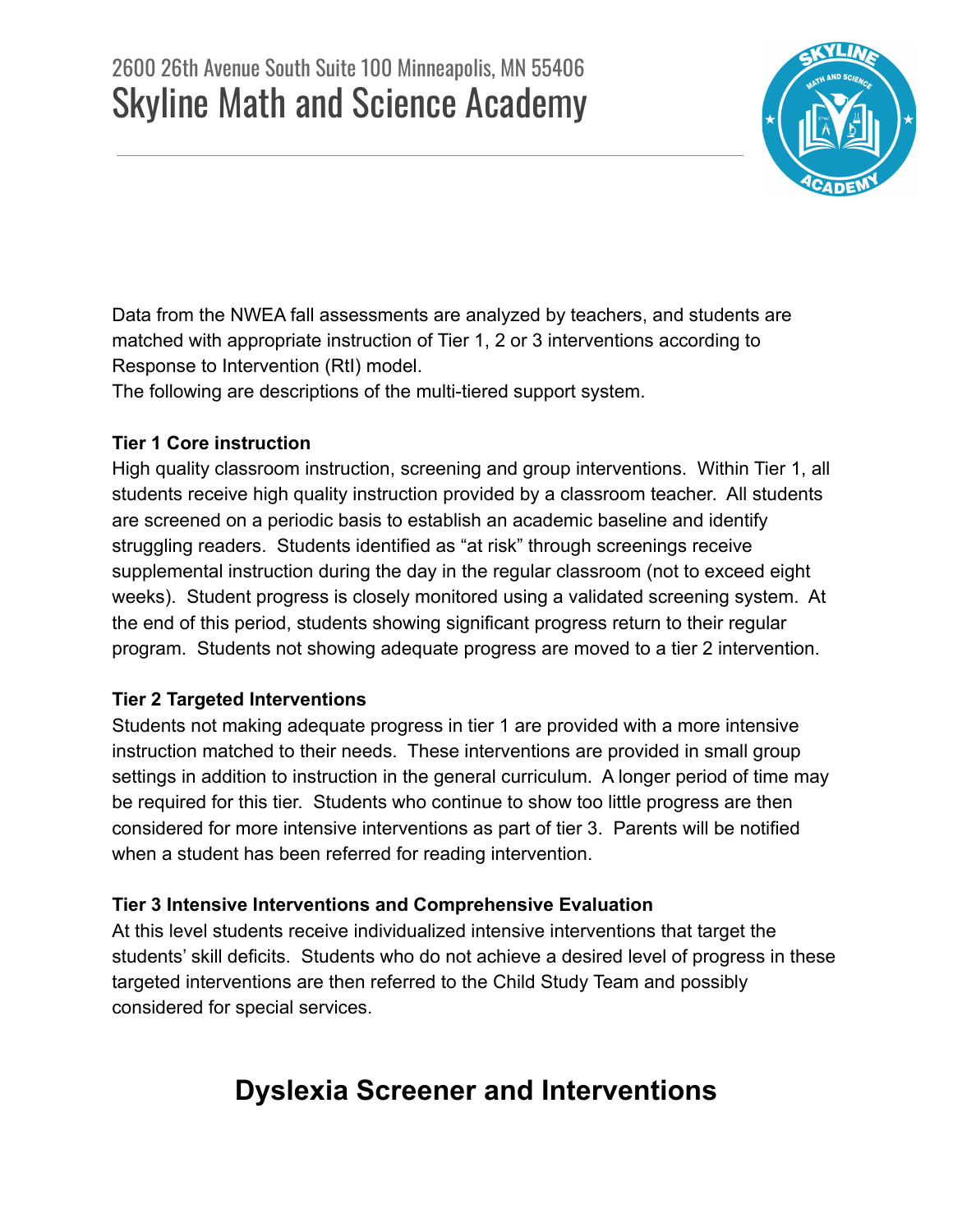

Early intervention for reading deficiencies including dyslexia is highly effective. Interventions provided in Kindergarten and Grade 1 require less time than addressing problems in higher grades. The early Reading assessment is endorsed by the Minnesota Department of Education as an official dyslexia screener. It offers specific data to guide interventions and offers frequent progress monitoring to prove student growth. Any student Kindergarten through eighth grade can be assessed if there are concerns regarding any signs of dyslexia.

### **Interventions through Reading Corp**

Minnesota Reading Corps is a statewide initiative to help every Minnesota child become a successful reader by the end of 3rd grade. The program places AmeriCorps members as literacy tutors to implement a researched-based early literacy effort to help struggling readers. The Minnesota Reading Corps strategies are designed for both preschool-aged children and Kindergarten through 3rd grade students.

Minnesota Reading Corps Literacy Tutors provide research-based prescribed literacy interventions to students Kindergarten through grade 3 who are below proficiency in reading. Tutors conduct weekly progress monitoring to ensure their students are on track to read at grade level by the end of third grade. The tutor meets one on one with each student daily for 20 minutes to build phonics, phonemic awareness, and fluency skills. A Response to Intervention (RtI) model is followed when selecting and monitoring student progress. Tutors work closely with an Internal Coach who is a school staff member on-site. They also work with a Master Coach who is contracted with Minnesota Reading Corps to help support fidelity of interventions.